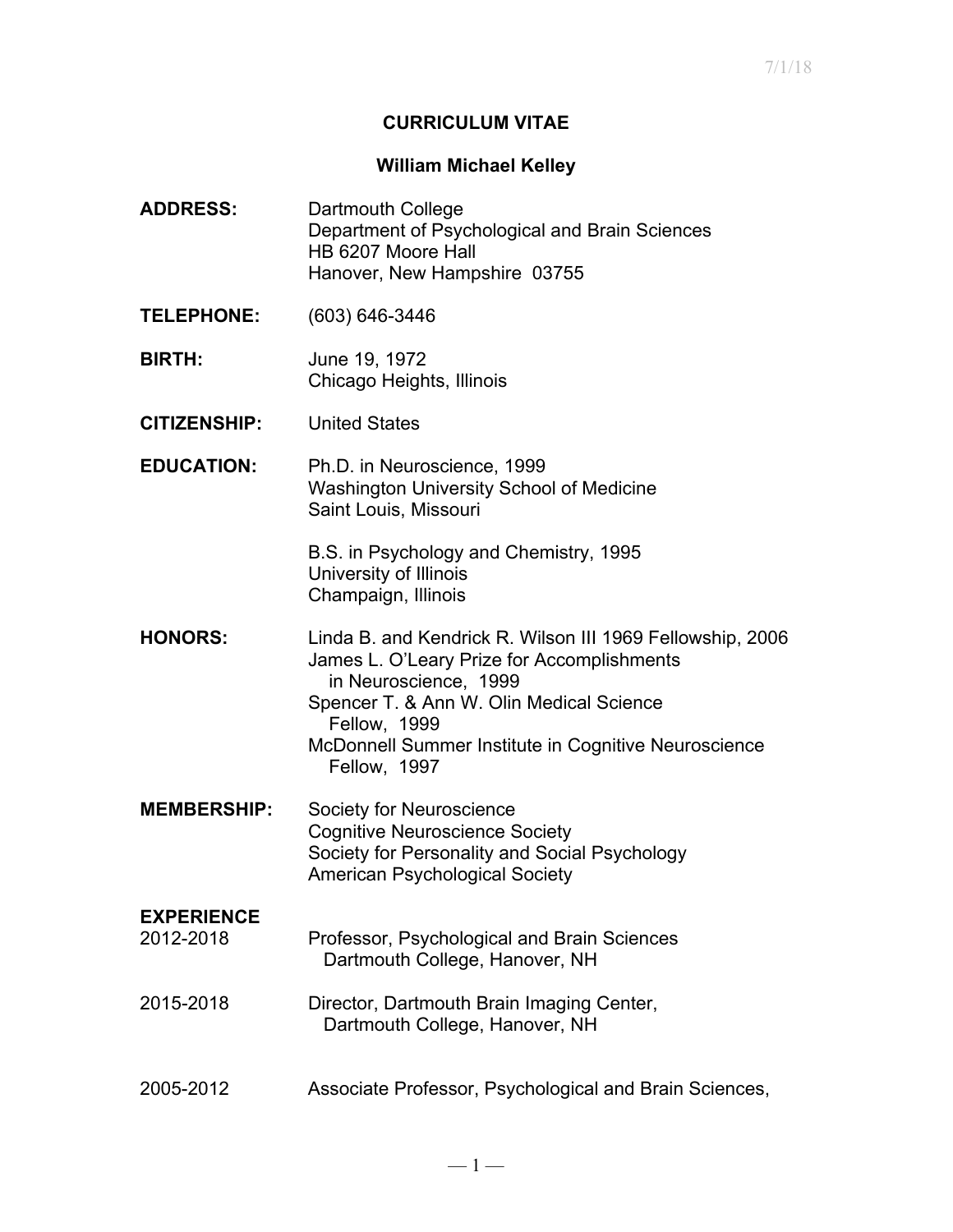### Dartmouth College, Hanover, NH

| 2000-2005 | Assistant Professor, Psychological and Brain Sciences,<br>Dartmouth College, Hanover, NH                  |
|-----------|-----------------------------------------------------------------------------------------------------------|
| 1999-2000 | Postdoctoral Research Fellow in Psychology,<br>Washington University, St. Louis, MO                       |
| 1995-1999 | Predoctoral Research Resident in Neuroscience,<br>Washington University School of Medicine, St. Louis, MO |

## **FUNDING**

Functional Anatomic Studies of Self-Affect: A Multimodal Approach 2R01MH059282. National Institute of Mental Health. Principal Investigator. 12/1/16 – 11/30/21. \$3,730,044.

Neural Predictors of Self-Regulation Failure and Success for Appetitive Behavior. 2R01DA022582. National Institute of Drug Abuse. Co-Investigator (Todd Heatherton, PI). 07/13 – 06/18. Award Amount = \$1,932,750

Neural Predictors of Self-Regulation Failure and Success (Competitive Supplement). 3R01 DA022582-S1. National Institute of Drug Abuse. Principal Investigator. 9/13 – 8/16. Award Amount = \$395,454.

Prefrontal-Amygdala Interactions in Social Learning. 2R01MH080716. National Institute of Mental Health. Co-Investigator (Paul Whalen, PI). 2/12 – 1/17 Award Amount = \$1,987,500

Alcohol Marketing and Underage Drinking. R01AA021347. National Institute on Alcohol Abuse and Alcoholism. Co-Investigator (Jim Sargent, PI). 12/12 – 11/17. Award Amount = \$2,938,090

Functional Anatomic Studies of Interpersonal Distress. 2R01MH059282. National Institute of Mental Health. Co-Invesitgator. 12/08 – 11/14. Award Amount = 1,987,500

Incentives, Cognitive Training, and Internet Therapy for Teens with Poorly<sup>[1]</sup>Controlled Type 1 Diabetes. DP3HD076602 (PI: Stanger) 9/25/15-08/31/16. Role: Co-Investigator

Behavioral Treatment of Adolescent Marijuana Use. R01 DA15186-14S1 (Budney) 5/01/02 - 3/31/18 E NIH/NIDA Role: Co-Investigator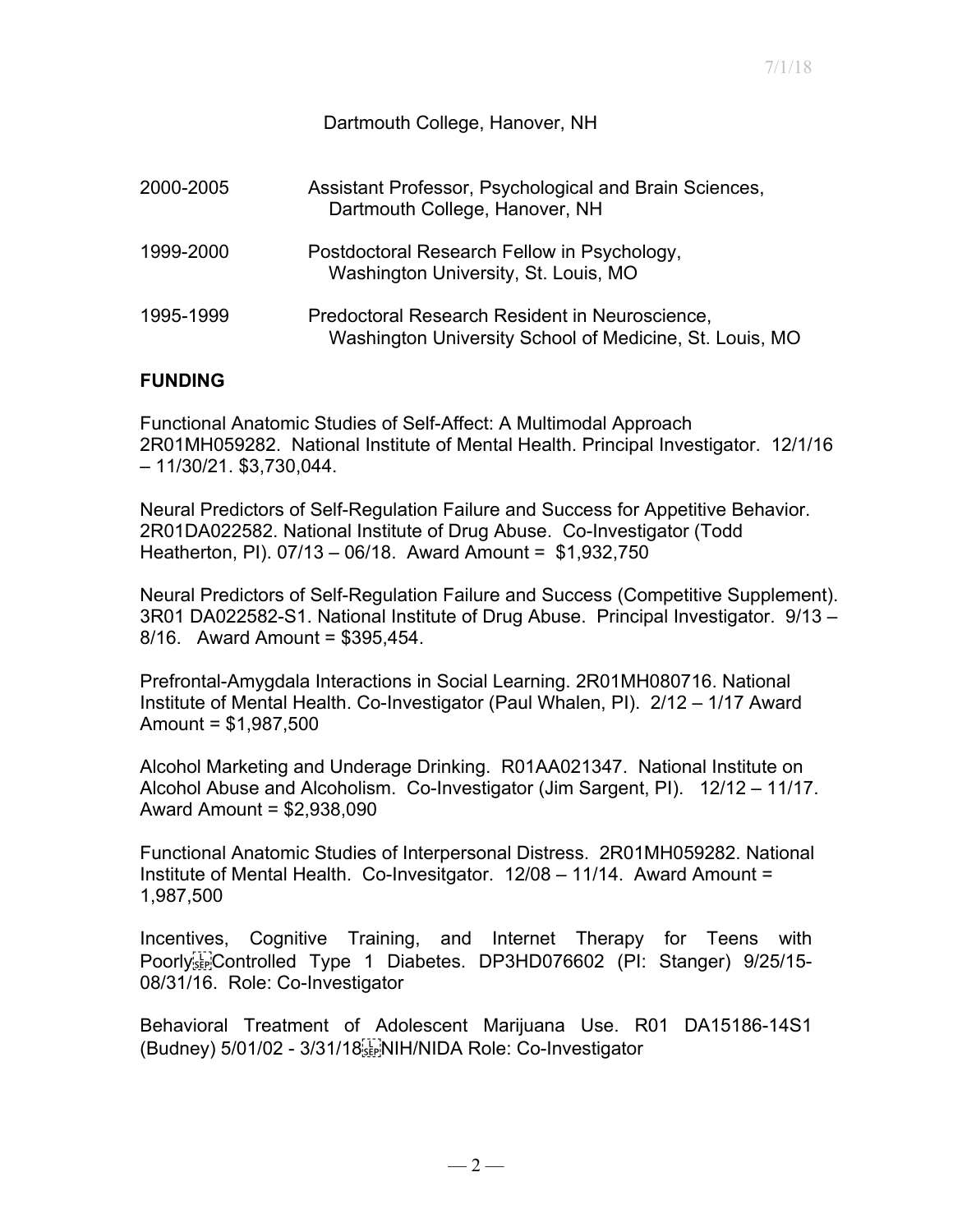# **PUBLICATIONS**

- Kelley, W.M., Miezin, F.M., McDermott, K.B., Buckner, R.L., Raichle, M.E., Cohen, N.J., Ollinger, J.M., Akbudak, E., Conturo, T.E. Snyder, A.Z., and Petersen, S.E. (1998). Hemispheric specialization in human dorsal frontal cortex and medial temporal lobe for verbal and nonverbal memory encoding. Neuron, 20, 927-936.
- Kelley, W.M., Buckner, R.L., and Petersen, S.E. (1998). Response from Kelley, Buckner, and Petersen. Trends in Cognitive Sciences, 2, 421.
- Buckner, R.L., Kelley, W.M., and Petersen, S.E. (1999). Frontal cortex contributes to human memory formation. Nature Neuroscience, 2, 311- 314.
- McDermott, K.B., Buckner, R.L., Petersen, S.E., Kelley, W.M., and Sanders, A.L. (1999) Set-specific and code-specific activation in frontal cortex: an fMRI study of encoding and retrieval of faces and words. Journal of Cognitive Neuroscience, 11, 631-640.
- Palmer, E.D., Rosen, H.J., Ojemann, J.G., Buckner, R.L., Kelley, W.M., and Petersen, S.E. (2001). An event-related fMRI study of overt and covert word stem completion. NeuroImage, 14, 182-193.
- Braver, T.S., Barch, D.M., Kelley, W.M., Buckner, R.L., Cohen, N.J., Miezin, F.M., Snyder, A.Z., Ollinger, J.M., Conturo, T.E., Akbudak, E., and Petersen, S.E. (2001) Direct comparison of prefrontal cortex regions engaged by working and long-term memory tasks. NeuroImage, 14, 48- 59.
- Kelley, W.M., Ojemann, J.G., Wetzel, R.D., Derdeyn, C.P., Moran, C.J., Cross III, D.T., Dowling, J.L., Miller, J.W., and Petersen, S.E. (2002). Wada testing reveals lateralization for the memorization of words and faces. Journal of Cognitive Neuroscience, 14, 116-125.
- Kelley, W.M., Macrae, C.N., Wyland, C.L., Caglar, S., Inati, S., and Heatherton, T.F. (2002). Finding the self? An event-related fMRI study. Journal of Cognitive Neuroscience, 14, 785-794.
- Turk, D.J., Heatherton, T.F., Kelley, W.M., Funnell, M.G., Gazzaniga, M.S., and Macrae, C.N. (2002). Mike or me? Self recognition in a spilt-brain patient. Nature Neuroscience, 5, 841-842.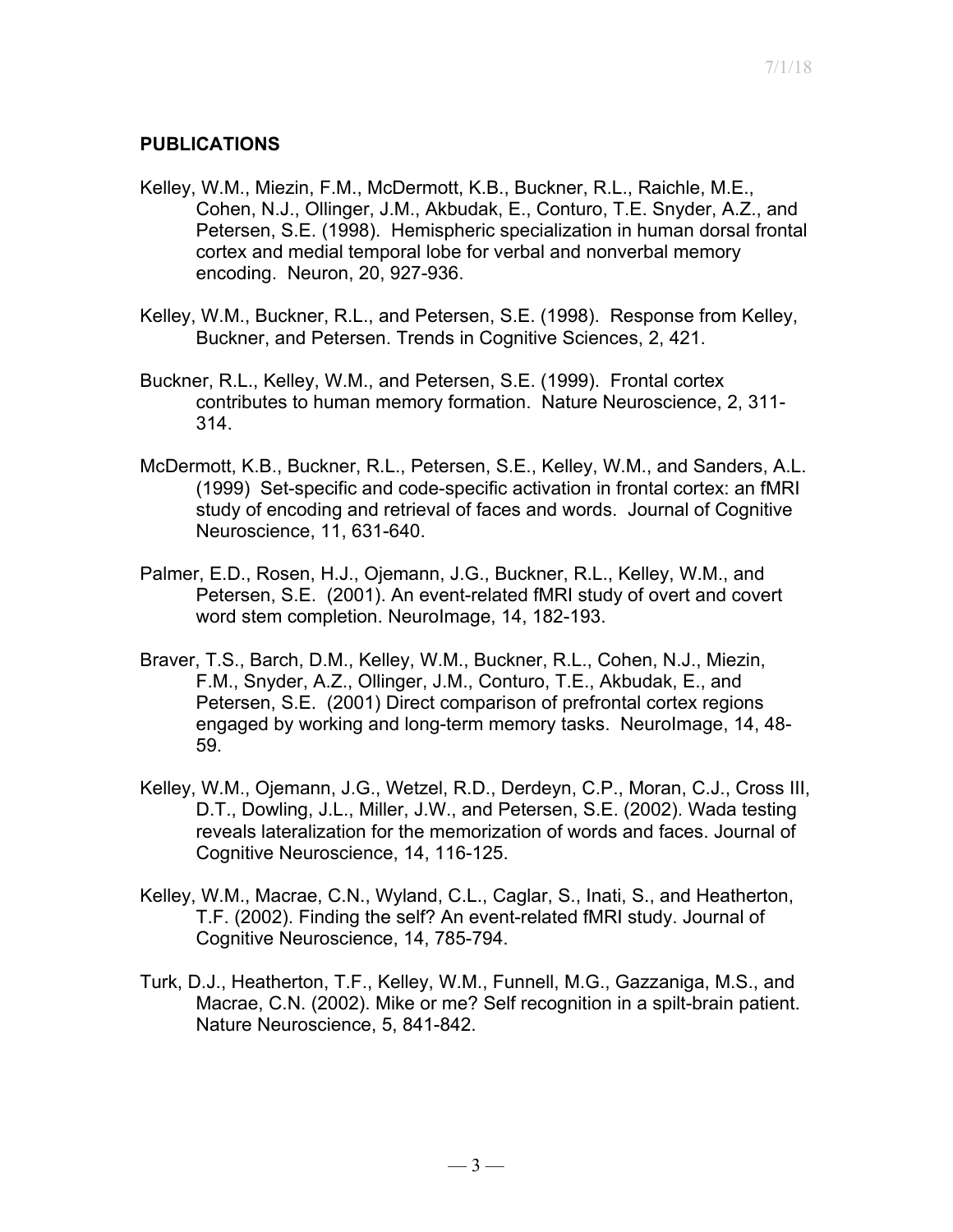- Ojemann, J.G. and Kelley, W.M. (2002). The frontal lobe role in memory: A review of convergent evidence and implications for the Wada memory test. Epilepsy and Behavior, 3, 309-315.
- Wyland, C.L., Kelley, W.M., Macrae, C.N., Gordon, H.L., and Heatherton, T.F. Neural correlates of cognitive control. (2003). Neuropsychologia, 41, 1863-1867.
- Turk, D.J., Heatherton, T.F., Macrae, C.N., Kelley, W.M., & Gazzaniga, M.S. (2003). Out of contact, out of mind: The distributed nature of self. Annals of the New York Academy of Sciences, 1001, 65-78.
- Wig, G.S., Miller, M.B., Kingstone, A., and Kelley, W.M. (2004). Separable routes to human memory formation: Dissociating task and material contributions in prefrontal cortex. Journal of Cognitive Neuroscience, 16, 139-148.
- Moran, J.M., Wig, G.S., Adams, R.B., Janata, P., and Kelley, W.M. (2004). Neural correlates of humor comprehension and mirth. NeuroImage, 21, 1055-1060.
- Macrae, C.N., Moran, J.M., Heatherton, T.F., Banfield, J.F., and Kelley, W.M. (2004). Medial prefrontal activity predicts memory for self-knowledge. Cerebral Cortex, 14, 647-654.
- Heatherton, T.F., Macrae, C.N., and Kelley, W.M. (2004). A social brain sciences approach to studying the self. Current Directions in Psychological Science, 13, 190-193.
- Macrae, C.N., Heatherton, T.F., and Kelley, W.M. A self less ordinary: the medial prefrontal cortex and you. (2004). The Cognitive Neurosciences III, MIT Press. 1067-1075.
- Kraemer, D.J.M., Macrae, C.N., Green, A.E., and Kelley, W.M. (2005). The sound of silence: Spontaneous musical imagery activates auditory cortex. Nature, 434, 158.
- Wig, G.S., Grafton, S.T., Demos, K.E., and Kelley, W.M. (2005). A causal role for neural activity reductions during repetition priming. Nature Neuroscience, 8, 1228-1233.
- Krendl, A.C., Macrae, C.N., Kelley, W.M., and Heatherton, T.F. (2006) The good, the bad, and the ugly: An fMRI investigation of the functional anatomic correlates of stigma. Social Neuroscience, 1, 5-15.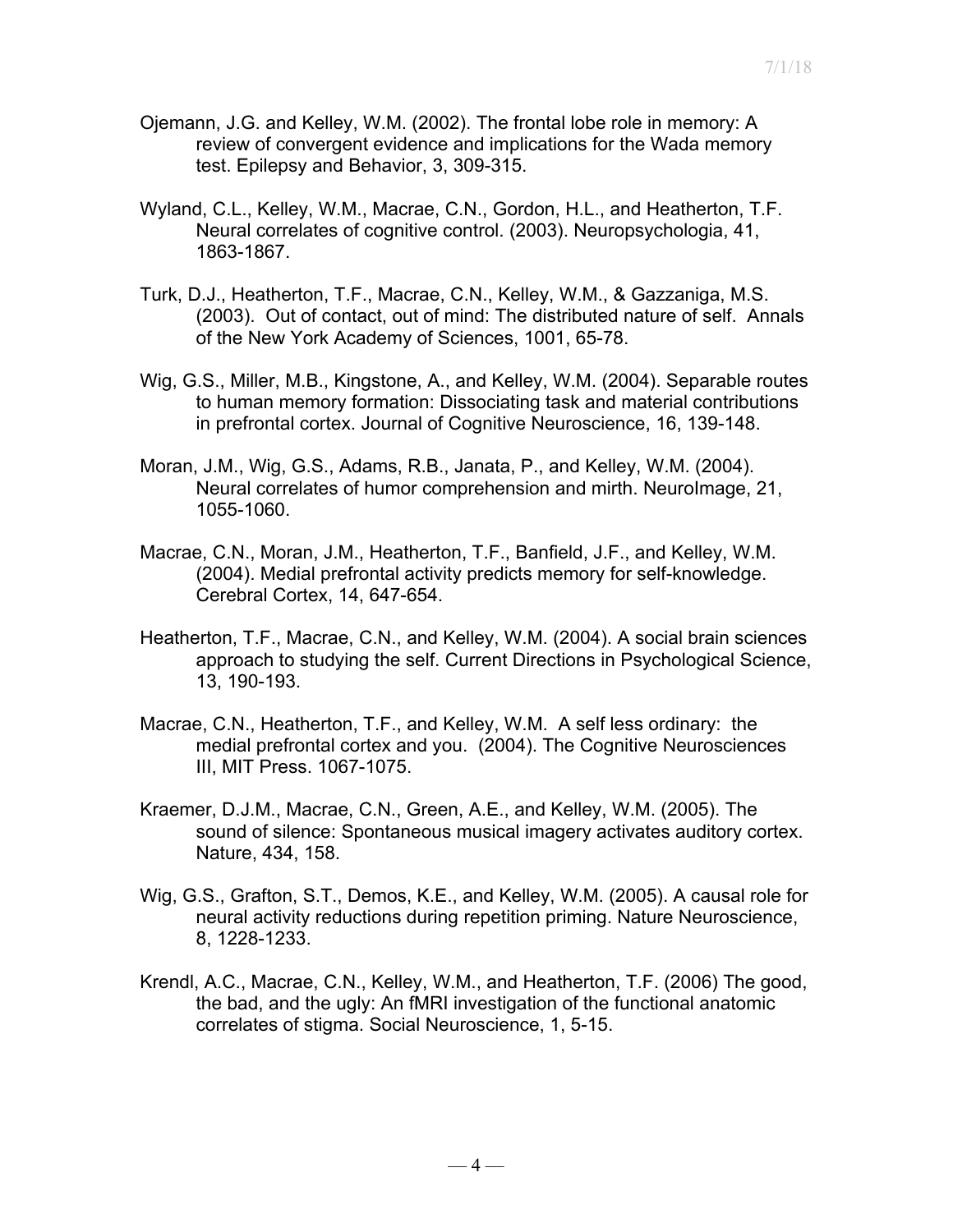- Somerville, L.H., Wig, G.S., Whalen, P.J., and Kelley, W.M. (2006). Dissociable medial temporal lobe contributions to social memory. Journal of Cognitive Neuroscience, 18, 1253-1265.
- Moran, J.M., Macrae, C.N., Heatherton, T.F., Wyland, C.L., and Kelley, W.M. (2006). Neuroanatomical evidence for distinct cognitive and affective components of self. Journal of Cognitive Neuroscience, 18, 1586-1594.
- Heatherton, T.F., Wyland, C.L., Macrae, C.N., Demos, K.E., Denny, B.T., and Kelley, W.M. (2006). Medial prefrontal activity differentiates self from close others. Social Cognitive and Affective Neuroscience, 1, 18-25.
- Somerville, L.H., Heatherton, T.F., and Kelley, W.M. (2006). Anterior cingulate cortex responds differentially to expectancy violation and social rejection. Nature Neuroscience, 9, 1007-1008.
- Mar, R.A., Kelley, W.M., Heatherton, T.F., & Macrae, C.N. (2007). Detecting agency from the biological motion of veridical versus animated agents. Social Cognitive and Affective Neuroscience, 2, 199-205.
- Mitchell, J.P., Heatherton, T.F., Kelley, W.M., Wyland, C.L., Wegner, D.M., and Macrae, C.N. (2007). Separating sustained from transient aspects of cognitive control during thought suppression. Psychological Science, 18, 292-297.
- Heatherton, T.F., Krendl, A.C., Macrae, C.N., and Kelley, W.M. (2007). A social brain sciences approach to understanding the self. In C. Sedikides & S. Spencer (Eds.). Frontiers in social psychology: The self. (pp. 3-20). New York: Psychology Press.
- Krendl, A.C., Richeson, J.A., Kelley, W.M. and Heatherton, T.F. (2008). The negative consequences of threat: An fMRI investigation of the neural mechanisms underlying women's underperformance in math. Psychological Science, 19, 168-175.
- Cloutier, J., Heatherton, T.F., Whalen, P.J., and Kelley, W.M. (2008). Sex Differences in the Neural Substrates Underlying the Perception of Facial Attractiveness: Are Attractive People Rewarding? Journal of Cognitive Neuroscience, 20, 941-951.
- Putnam, M.C., Wig, G.S., Grafton, S.T., Kelley, W.M., and Gazzaniga, M.S. (2008). Structural organization of the corpus callosum predicts the extent and impact of cortical activity in the nondominant hemisphere. Journal of Neuroscience, 28, 2912-2918.
- Wig, G.S., Grafton, S.T., Demos, K.E., Wolford, G.L., Petersen, S.E., and Kelley, W.M. (2008). Hippocampus BOLD Activity at Rest Predicts Individual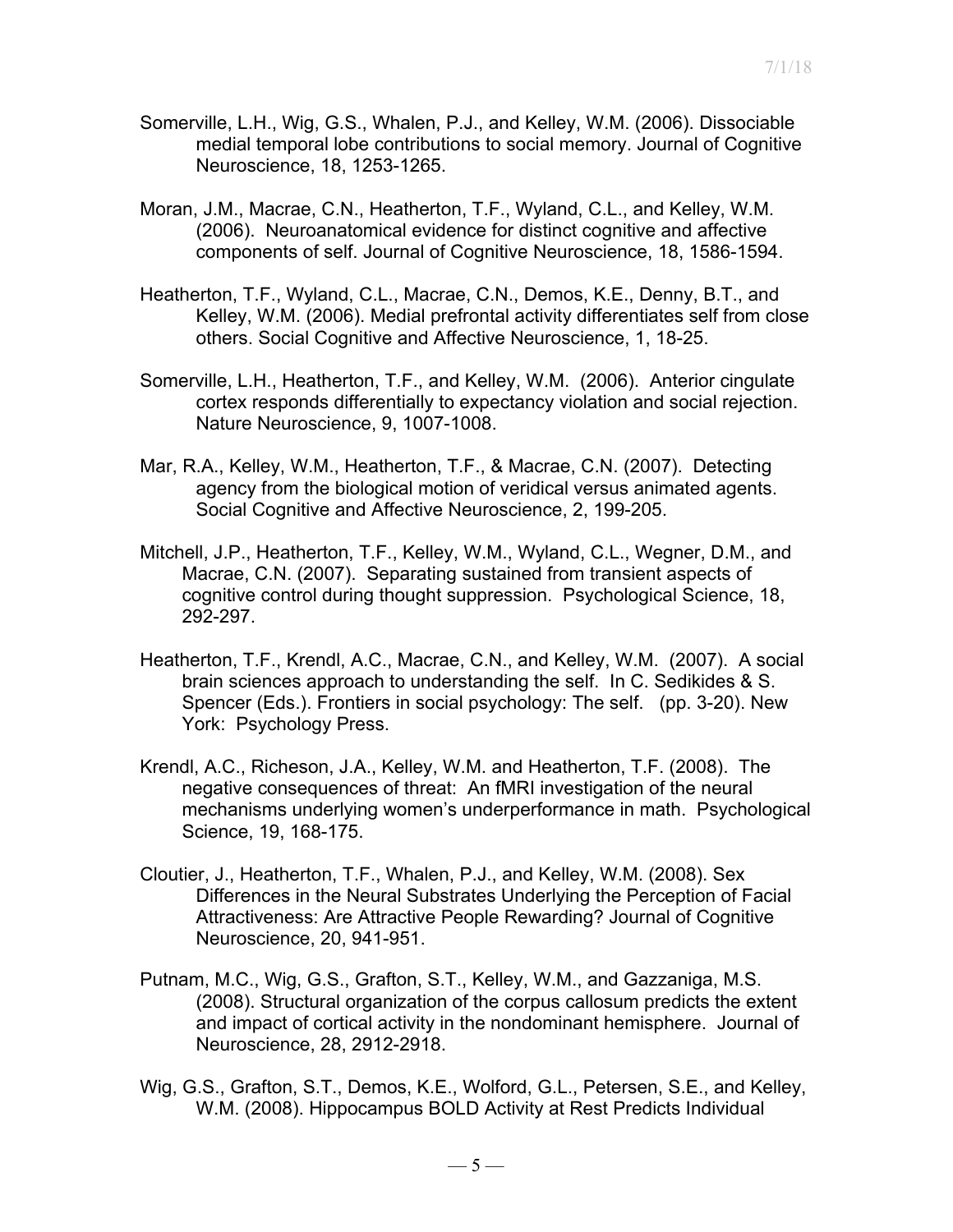Differences in Memory Ability in Healthy Young Adults. Proceedings of the National Academy of Sciences, 105,18555-60.

- Demos, K.E., Kelley, W.M., Davis, F.C., Ryan, S.L., and Whalen, P.J. (2008). Human amygdala sensitivity to the pupil size of others. Cerebral Cortex, 18, 2729 – 2734.
- Cross, E.C., Kraemer, D.J.M., Hamilton, A.F., Kelley, W.M., and Grafton, S.T. (2009). Sensitivity of the action observation network to physical and observational learning. Cerebral Cortex, 19, 315-26.
- Cross, E.S., Hamilton, A.F., Kraemer, D.J., Kelley, W.M., and Grafton, S.T. (2009). Dissociable substrates for body motion and physical experience in the human action observation network. European Journal of Neuroscience, 30: 1338-92.
- Moran, J.M., Heatherton, T.F., and Kelley, W.M. (2009). Modulation of cortical midline structures by implicit and explicit self-relevance evaluation. Social Neuroscience, 4, 197-211.
- Somerville, L. H., Kelley, W.M., & Heatherton, T.F. (2010). Self-esteem modulates medial prefrontal cortical responses to evaluative social feedback. Cerebral Cortex, 20, 3005-13.
- Somerville, L.H., Whalen, P.J., and Kelley, W.M. (2010). Human bed nucleus of the stria terminalis indexes hypervigilant threat monitoring. Biological Psychiatry, 68, 416-24.
- Demos, K.E., Kelley, W.M., and Heatherton, T.F. (2011). Dietary restraint violations influence reward responses in nucleus accumbens and amygdala. Journal of Cognitive Neuroscience, 23, 1952-1963.
- Wagner, D.D., Dal Cin, S., Sargent, J.D., Kelley, W.M., and Heatherton, T.F. (2011). Spontaneous action representation in smokers when watching movie characters smoke. Journal of Neuroscience, 19, 894-8.
- Cloutier, J., Kelley, W.M., & Heatherton, T.F. (2011). The influence of perceptual and knowledge-based familiarity on the neural substrates of face perception. Social Neuroscience, 6, 63-75.
- Wagner, D.D., Kelley, W.M., & Heatherton, T.F. (2011). Individual differences in the spontaneous recruitment of brain regions supporting mental state understanding when viewing natural social scenes. Cerebral Cortex, 21, 2788-2796.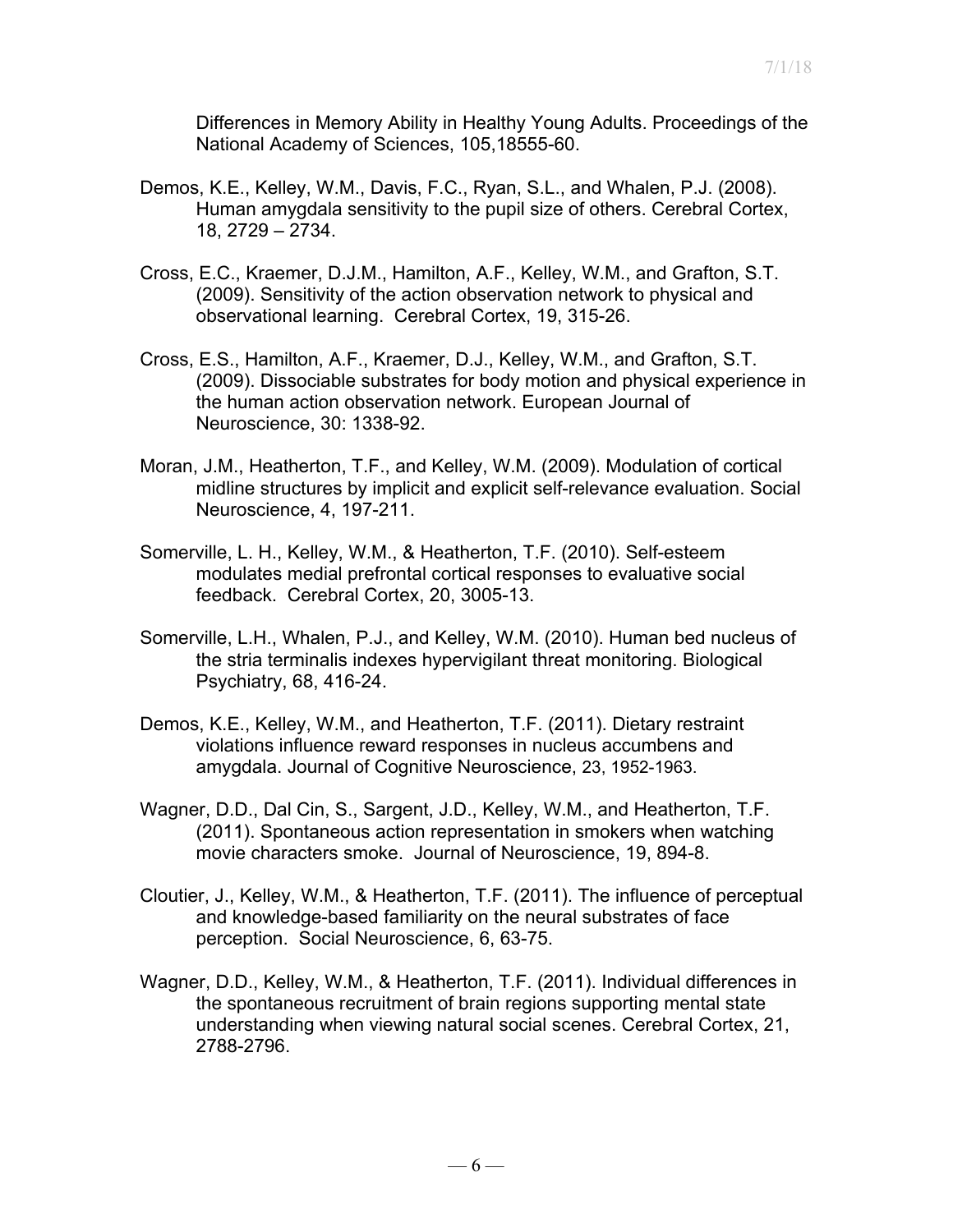- Heatherton, T.F., Krendl, A.C., Macrae, N.M., and Kelley, W.M. (2011). A social brain sciences approach to understanding the self. In Sedikides, C & Spencer, S.J. (Eds,), Frontiers in Social Psychology.
- Demos, K.E., Heatherton, T.F., and Kelley, W.M. (2012). Individual differences in Nucleus Accumbens activity to food and sexual images predict weight gain and sexual behavior. Journal of Neuroscience, 32, 5549-5552.
- Wagner, D.D., Boswell, R.G., Kelley, W.M., and Heatherton, T.F. (2012). Inducing negative affect increases the reward value of appetizing foods in dieters. Journal of Cognitive Neuroscience, 24, 1625-1633.
- Somerville, L.H., Wagner, D.D., Wig, G.S., Moran, J.M., Whalen, P.J., and Kelley, W.M. (2013). Interactions between tonic and phasic neural signals support the generation and regulation of anxious emotion. Cerebral Cortex, 23, 49-60.
- Neta, M., Kelley, W.M., and Whalen, P.J. Neural responses to ambiguity involve domain-general and domain-specific emotion processing systems (2013). Journal of Cognitive Neuroscience, 25, 547-557.
- Moran, J.M., Kelley, W.M., and Heatherton, T.F. What can the organization of the brain's default mode network tell us about self-knowledge? (2013). Frontiers in Human Neuroscience, 7: 391 (1-6).
- Chen, P.H.A., Wagner, D.D., Kelley, W.M., Powers, K.E., and Heatherton, T.F. Medial prefrontal cortex differentiates self from mother in Chinese: evidence from self-motivated immigrants. (2013). Culture and Brain 1, 3- 15.
- Wagner, D.D., Altman, M., Boswell, R.G., Kelley, W.M., and Heatherton, T.F. Self-regulatory depletion enhances neural responses to rewards and impairs top-down control. (2013). Psychological Science, 24, 2262-2271.
- Powers, K.E., Somerville, L.H., Kelley, W.M., and Heatherton, T.F. Rejection sensitivity polarizes striatal–medial prefrontal activity when anticipating social feedback. (2013). Journal of Cognitive Neuroscience, 25, 1887- 1895.
- Whalen, P.J. and Kelley, W.M. (2014). To apply yourself is human, to reapply divine. Neuron, 83, 1227-1228.
- Moran, J.M., Kelley, W.M., & Heatherton, T.F. (2014). Self-knowledge. In K.N. Ochsner & S. Kosslyn (Eds,), Oxford Handbook of Cognitive Neuroscience. New York, Oxford Press.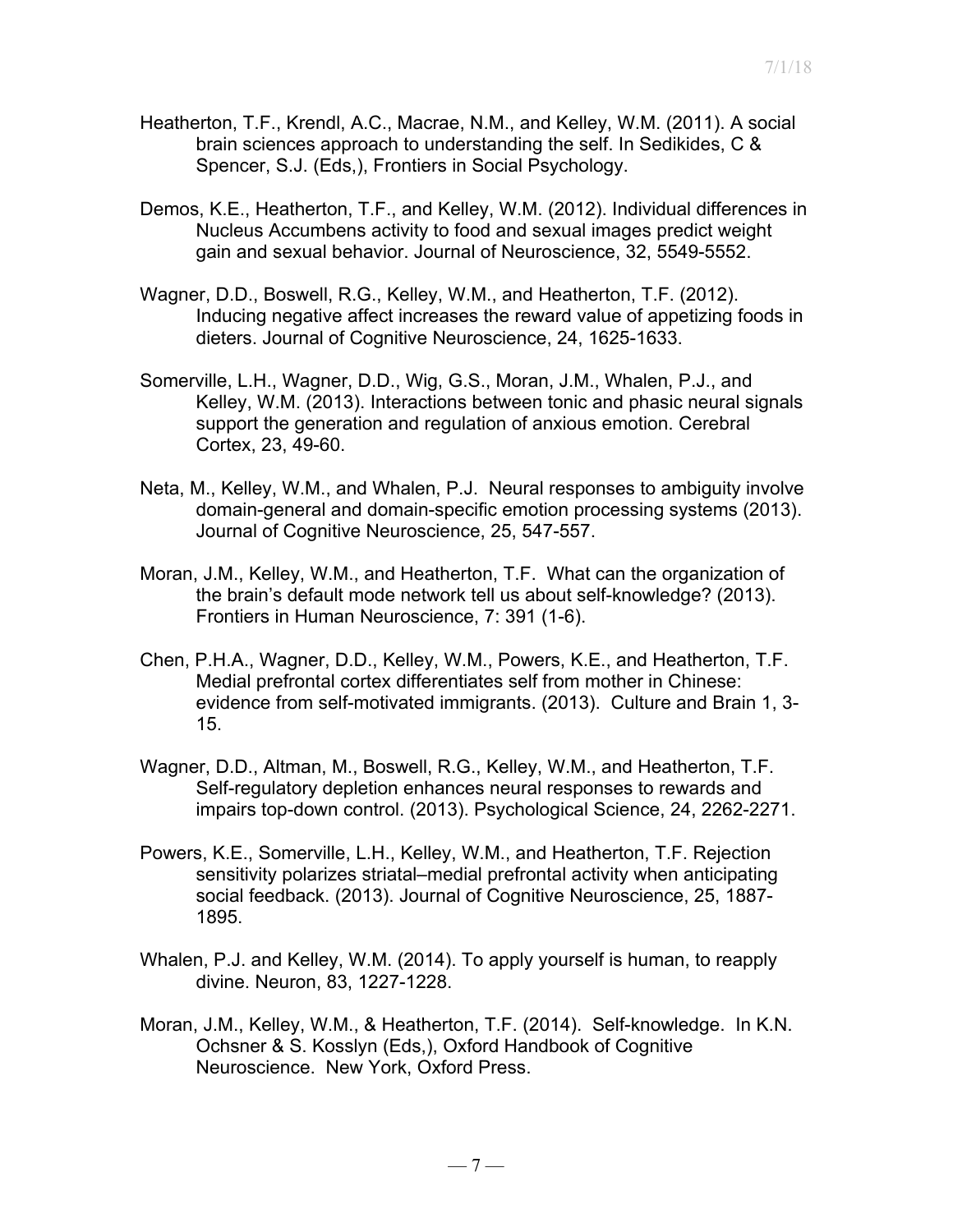- Lopez, R.B., Hofmann, W., Wagner, D.D., Kelley, W.M., and Heatherton, T.F. (2014). Neural predictors of giving in to temptation in daily life. Psychological Science, 25, 1337-1344.
- Gordon, E.M., Laumann, T.O., Adeyemo, B., Huckins, J.F., Kelley, W.M., and Petersen, S.E. (2014). Generation and evaluation of a cortical area parcellation from resting-state correlations. Cerebral Cortex, doi: 10.1093/cercor/bhu239
- Zuo, X., et al. (2014) An open science resource for establishing reliability and reproducibility in functional connectomics. *Scientific Data*. doi:10.1038/sdata.2014.49
- Kelley, W.M., Wagner, D.D., & Heatherton, T.F. (2015) In Search of a Human Self-Regulation System, Annual Review of Neuroscience, 38, 389-411.
- Rapuano, K.M., Huckins, J.F., Sargent, J.D., Heatherton, T.F., and Kelley, W.M. (2015). Individual differences in reward and somatosensory-motor brain regions correlate with adiposity in adolescents. Cerebral Cortex, 26, 2602- 2611.
- Chen, P.A., Wagner, D.D., Kelley, W.M., & Heatherton, T.F. (2015). Activity in cortical midline structures is modulated by self-construal changes during acculturation. Culture and Brain, 3, 39-52.
- Wagner, D.D., Kelley, W.M., Haxby, J.V., and Heatherton, T.F. (2016). The dorsal medial prefrontal cortex responds preferentially to social interactions during natural viewing. Journal of Neuroscience, 36(26), pp. 6917-6925.
- Powers, K. E., Somerville, L. H., Kelley, W. M., & Heatherton, T. F. (2016). Striatal Associative Learning Signals Are Tuned to In-groups. Journal of Cognitive Neuroscience, 28(9), 1243-1254.
- Rapuano, K. M., Zieselman, A. L., Kelley, W. M., Sargent, J. D., Heatherton, T. F., & Gilbert-Diamond, D. (2017). Genetic risk for obesity predicts nucleus accumbens size and responsivity to real-world food cues. Proceedings of the National Academy of Science U S A, 114(1), 160-165.
- Gilbert-Diamond, D., Emond, J. A., Lansigan, R. K., Rapuano, K. M., Kelley, W. M., Heatherton, T. F., et al. (2017). Television food advertisement exposure and FTO rs9939609 genotype in relation to excess consumption in children. International Journal of Obesity (London), 41(1), 23-29.
- Lopez, R. B., Chen, P. A., Huckins, J. F., Hofmann, W., Kelley, W. M., & Heatherton, T. F. (in press). A balance of activity in brain control and